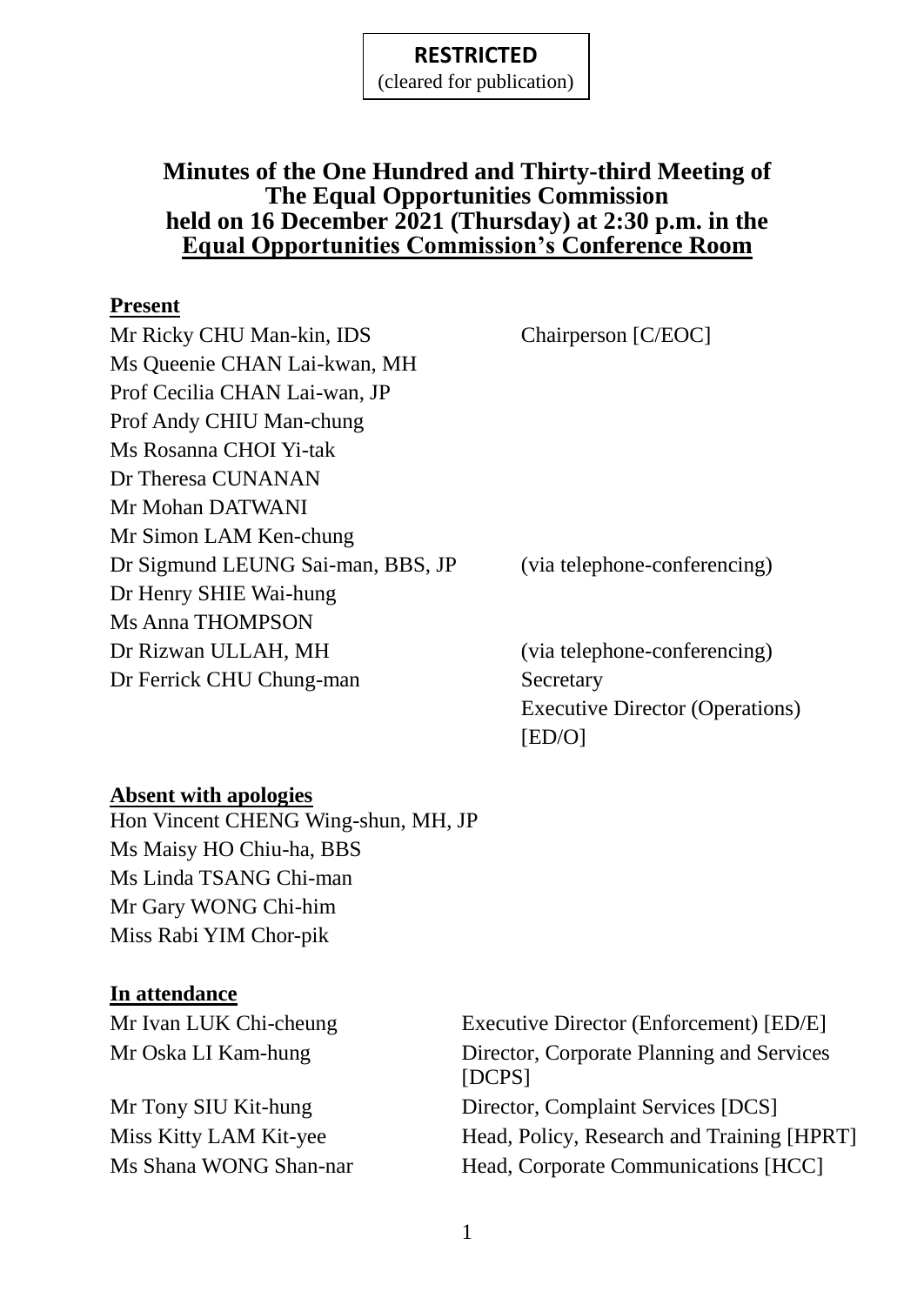(cleared for publication)

| Mr John KEUNG Shui-cheung     | Ag Chief Equal Opportunities Officer<br>For Agenda<br>(Services & Human Resources<br>Item 3 only<br>Development [Ag C(SHRD)]   |
|-------------------------------|--------------------------------------------------------------------------------------------------------------------------------|
| Miss Gloria YU Wai-ling       | Senior Equal Opportunities Officer,<br>Administration & Personnel [SAP]                                                        |
| Ms Hollis LING Yin-har        | Equal Opportunities Officer, Administration<br>& Personnel [EAP]                                                               |
| Mr Robert LI<br>Mr AU Sai-man | CS Global Consultancy Limited (CSGC) For Agenda<br>$CS$ Global Consultancy Limited $(CSGC)^{\int \text{Item } 3 \text{ only}}$ |

## **I. Introduction**

1. The Chairperson (C/EOC) welcomed all Commission Members (Members) to the 133<sup>rd</sup> Meeting. C/EOC said that Dr Sigmund LEUNG and Dr Rizwan ULLAH would join the meeting via telephone conference. Mr Mohan DATWANI would leave the meeting at around 3:30 pm. Apologies for absence were received from Hon Vincent CHENG, Ms Maisy HO, Ms Linda TSANG, Mr Gary WONG and Miss Rabi YIM.

2. C/EOC said that there were no special issues for informing the media, hence no press briefing would be held after the meeting.

3. C/EOC proposed and Members agreed to first consider Agenda Item 3 on "Findings of the Survey on Efficiency and Effectiveness of EOC's Complaints Handling and Enquiry Services 2021" so that representatives of CS Global Consultancy Limited (CSGC), the external survey consultant engaged to conduct the survey, could be excused from the meeting right after this item.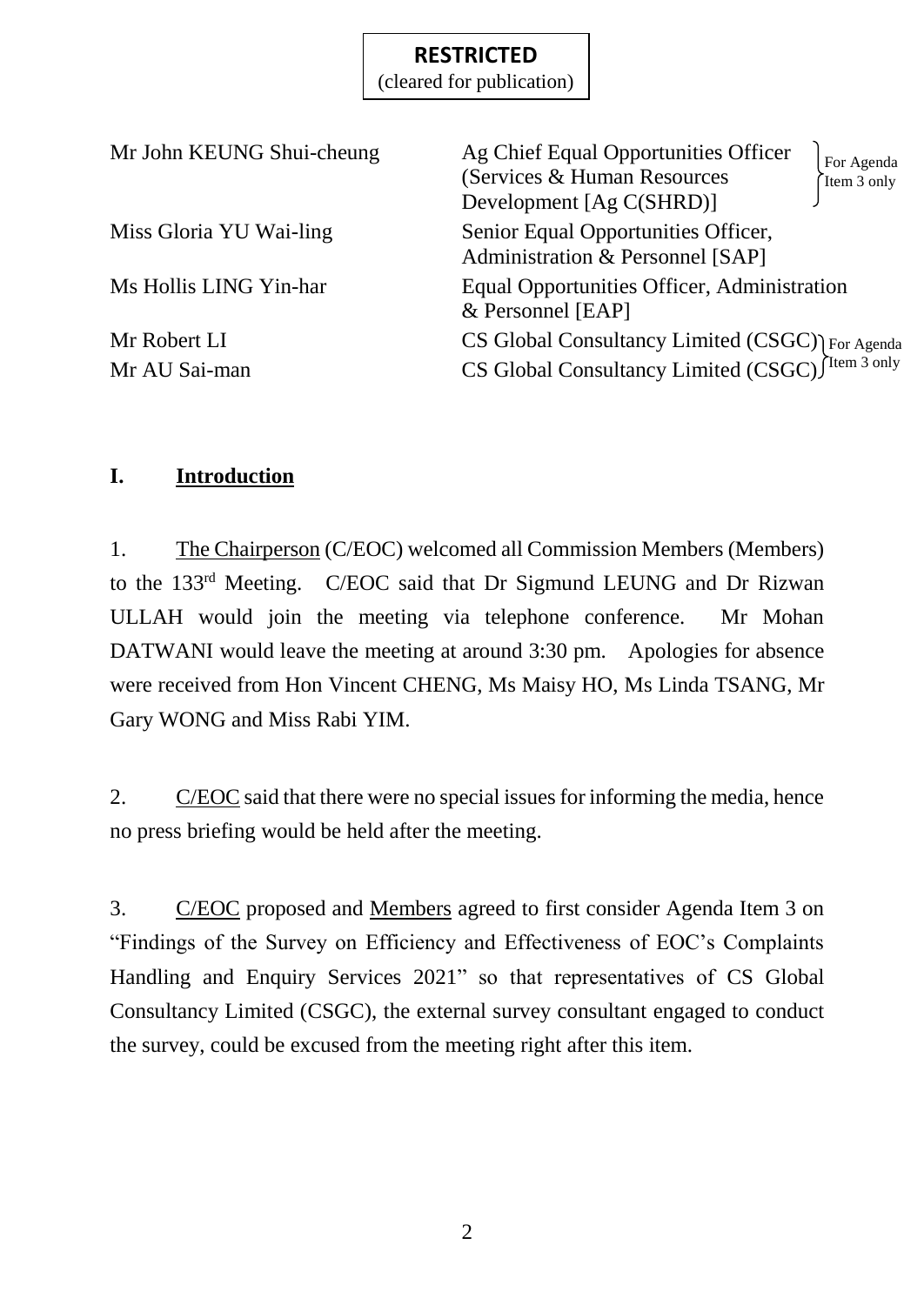(cleared for publication)

### **II. New Agenda Items**

## **Findings of the Survey on Efficiency and Effectiveness of EOC's Complaints Handling and Enquiry Services 2021**

(EOC Paper No. 13/2021; Agenda Item No. 3)

4. C/EOC welcomed Mr Robert LI and Mr AU Sai-man, who were the representatives of CSGC, to join the meeting to present the key findings of the Survey on Efficiency and Effectiveness of EOC's Complaint Handling and Enquiry Services conducted for the period from 1 August 2020 to 31 July 2021 (SEE-2021) as contained in EOC Paper No. 13/2021.

5. SAP highlighted to Members the background pertinent to the conduct of the SEE-2021. Members noted that annual user opinion surveys had been conducted since 2009 to gauge feedback from users of EOC's complaint handling and enquiry services. The findings had been presented to the EOC Board for information at its regular meetings in December each year. Taking into account the suggestions made by the Efficiency Unit of the Hong Kong Government in its study on EOC's complaint handling procedures in 2011, an independent consultancy company had since been engaged to conduct the survey. On the advice of the EOC Board, this longitudinal survey, instead of being conducted annually, had been conducted on a biennial basis from 2016 onwards for better cost-effectiveness. The survey was last conducted in 2019 (SEE-2019) and its findings were considered at the  $128<sup>th</sup>$  EOC Meeting. At the Meeting, Members suggested that for future surveys, other methodologies such as in-depth interviews and secret customers could be deployed if considered appropriate.

6. For the SEE-2021, Members noted that CSGC was appointed as the independent survey consultant through a competitive bidding exercise in pursuance of the established procedures set down in the EOC Procurement of Stores and Services Manual. In the planning stage of the SEE-2021, the survey model had been appropriately refined after thoroughly reviewed the usefulness of various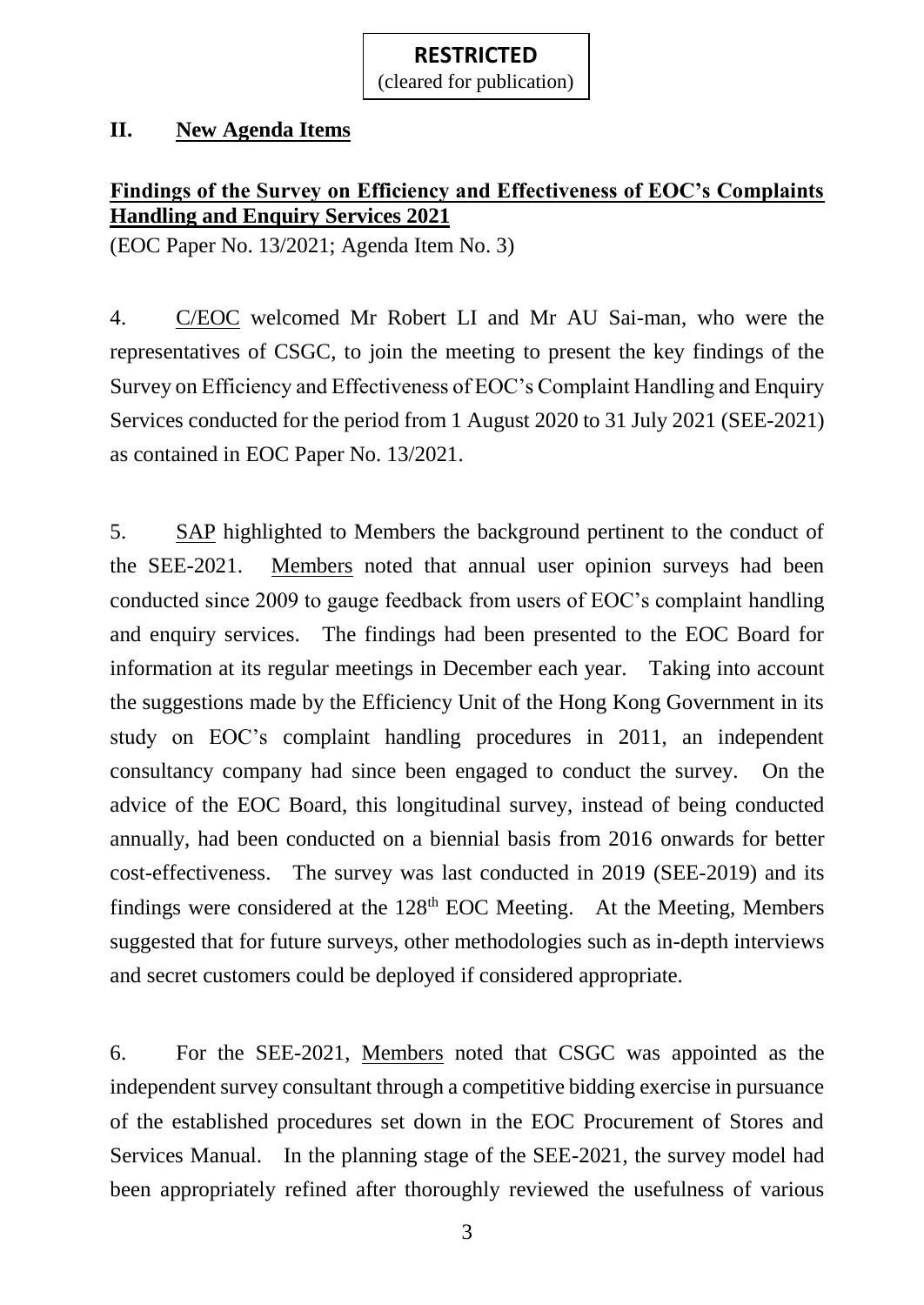(cleared for publication)

survey methodologies, together with relevant considerations, including the need for capturing comparable feedback for longitudinal analysis and the survey items on the "Victim-Centric Approach (VCA)" adopted in complaints and enquiries handling as recommended in the EOC's Governance, Management Structure and Complaint Handling Process Review (the Review) conducted in 2019. Also, indepth interviews, a method once used to solicit qualitative feedback in the 2015 survey, had been brought back in the SEE-2021 for garnering analysis in a more holistic manner.

### *(Dr Theresa CUNANAN joined the meeting at this juncture.)*

7. Members noted that the use of secret customers as a survey method had been carefully considered but found not an applicable approach in the EOC's setting. There would be ethical ramifications and distortions of the real situation if hypothetical discrimination scenarios were created for lodging complaints or posing enquiries for testing purposes. Also, genuine personal data (such as name and HKID number) would need to be used for lodging discrimination complaints and the secret customers so engaged might not be prepared to disclose their own personal data in the testing process. Besides, the use of secret customers would often be effective if the services to be tested were standardised ones going along with certain pre-set service protocols. In this respect, the EOC's complaint handling and enquiry services were essentially case-specific and the service quality was mainly reflected through staff members' ability to analyse case substances rather than the interpersonal/communication tact of the handling staff. In this light, testing done through secret customers would not be an appropriate approach, not to mention that all along there had been very few service complaints against staff members' impoliteness and bad manner. In addition, the use of secret customers might cause mistrust between EOC and its staff members, creating negative sentiments amongst staff members if such a method was to be taken on board.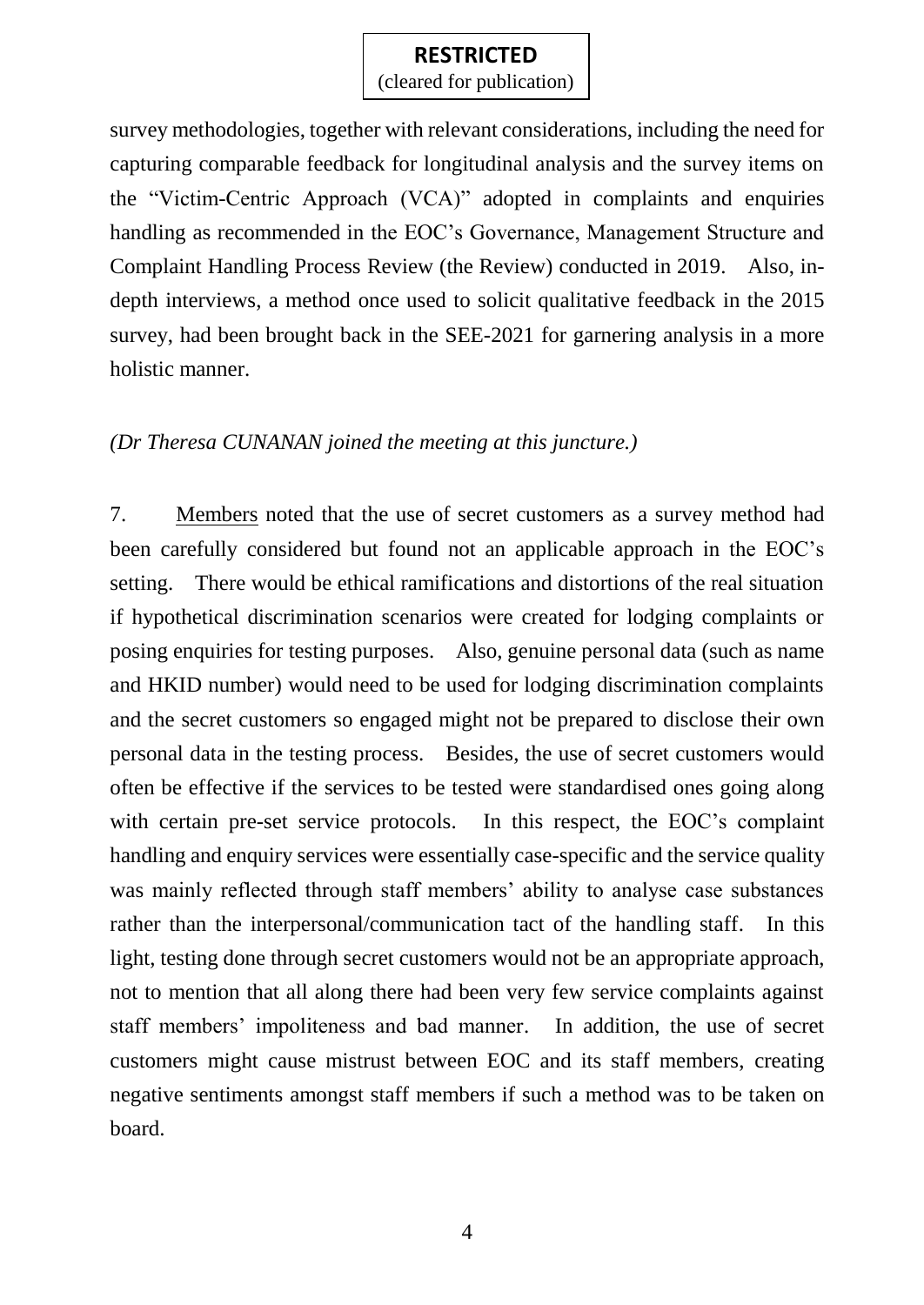(cleared for publication)

8. Mr Robert LI presented to Members the survey process and the key findings of the SEE-2021, including the critical factors affecting the users' overall satisfaction ratings of EOC's complaint handling and enquiry services, and the possible areas for future improvement. Members noted that, the overall satisfaction ratings on the EOC's service provision was generally maintained among the Complainants (5.18 in 2021 vs 5.18 in 2019), though mild declines from 2019 to 2021 were observed among the Respondents (7.08 in 2021 vs 7.24 in 2019) and the Enquirers (6.04 in 2021 vs 6.25 in 2019). These downward changes in Respondents and Enquirers' ratings were not statistically significant, hence not indicative of any trend.

9. Members noted that in the refined survey model, there were seven performance attributes related to the VCA. When looking into the respective contribution brought by different service aspects towards users' overall satisfaction ratings through stepwise linear regression analyses, it was found that the VCA feature "Taking Care of Service Users' Sentiments" was the most critical factor affecting users' satisfaction ratings across all three types of users(i.e. Complainants, Respondents and Enquirers).

10. Members noted that a total of 16 in-depth interviews with 14 service users and two EOC staff members were conducted to seek possible areas for continuous improvement in the EOC's complaint handling and enquiry services. A summary of the views garnered from the in-depth interviews was appended at Appendix 8 of EOC Paper No. 13/2021 and the recommendations for possible areas for improvement were presented to Members at the meeting.

11. Members expressed their appreciation of the EOC's efforts in carrying out the survey for service improvement purpose. A Member, as one of the Panel Members who steered the Review mentioned in paragraph 6 and the one initiated the VCA, remarked that he was pleased to see the VCA items being incorporated in the SEE-2021. In response to the Member's comment that the overall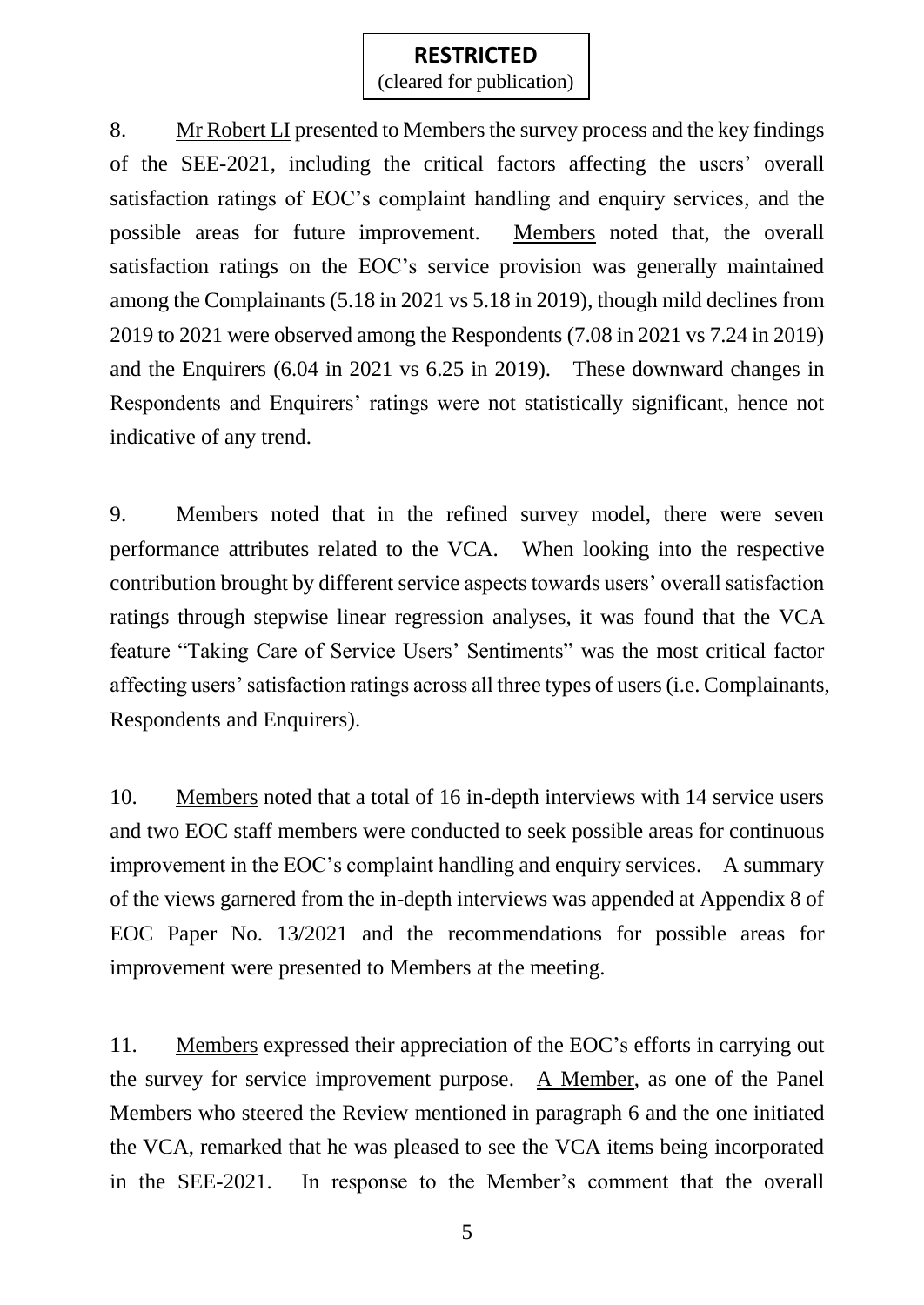(cleared for publication)

satisfaction ratings of users seemed to be heading downward this round, Mr Robert LI cited the results of the 2015 survey as an example and explained that a survey on public service of this kind was prone to be negatively affected by social sentiments. The overall ratings found in SEE-2021 were in general affected by the social sentiments caused by the advent of the social movement and the COVID-19 pandemic situation from mid-2019. He added that the overall satisfaction of EOC's service, in statistical terms, were basically on par with the results of previous SEEs. It was not easy to attain and sustain such results at this level. In this respect, the EOC had fared better when compared with a reputable organisation overseas as evidenced in a very similar users' opinion survey conducted in 2016 (the only comparable survey available for reference ).

12. Another Member was pleased to note that in general the service users' overall satisfaction had been maintained, amidst a time of social discordance and a number of influxes of complaints and enquiries triggered by the negative atmosphere over the past two years. He agreed with the consultant's recommendation to further enhance the quality of communication and empathic skills of EOC officers. He also suggested that for cases concluded with gloomy outcomes, there might be a case to have such outcomes conveyed to service users by more senior officers who would be more experienced and tactful in addressing to the users' sentiments and concerns.

13. Regarding questions related to the survey methodology, Mr Robert LI said that three different sets of questionnaire had been used for Complainants, Respondents and Enquirers as appended in Appendices 1, 2 and 3 of EOC Paper No. 13/2021 respectively. SAP supplemented that service users who had lodged complaints against EOC's service and/or staff members would also be invited to participate in SEE-2021 unless their complaint cases had yet to be concluded.

14. In response to a Member, C/EOC shared his observation that the high proportion of service users stating that they would recommend EOC's service to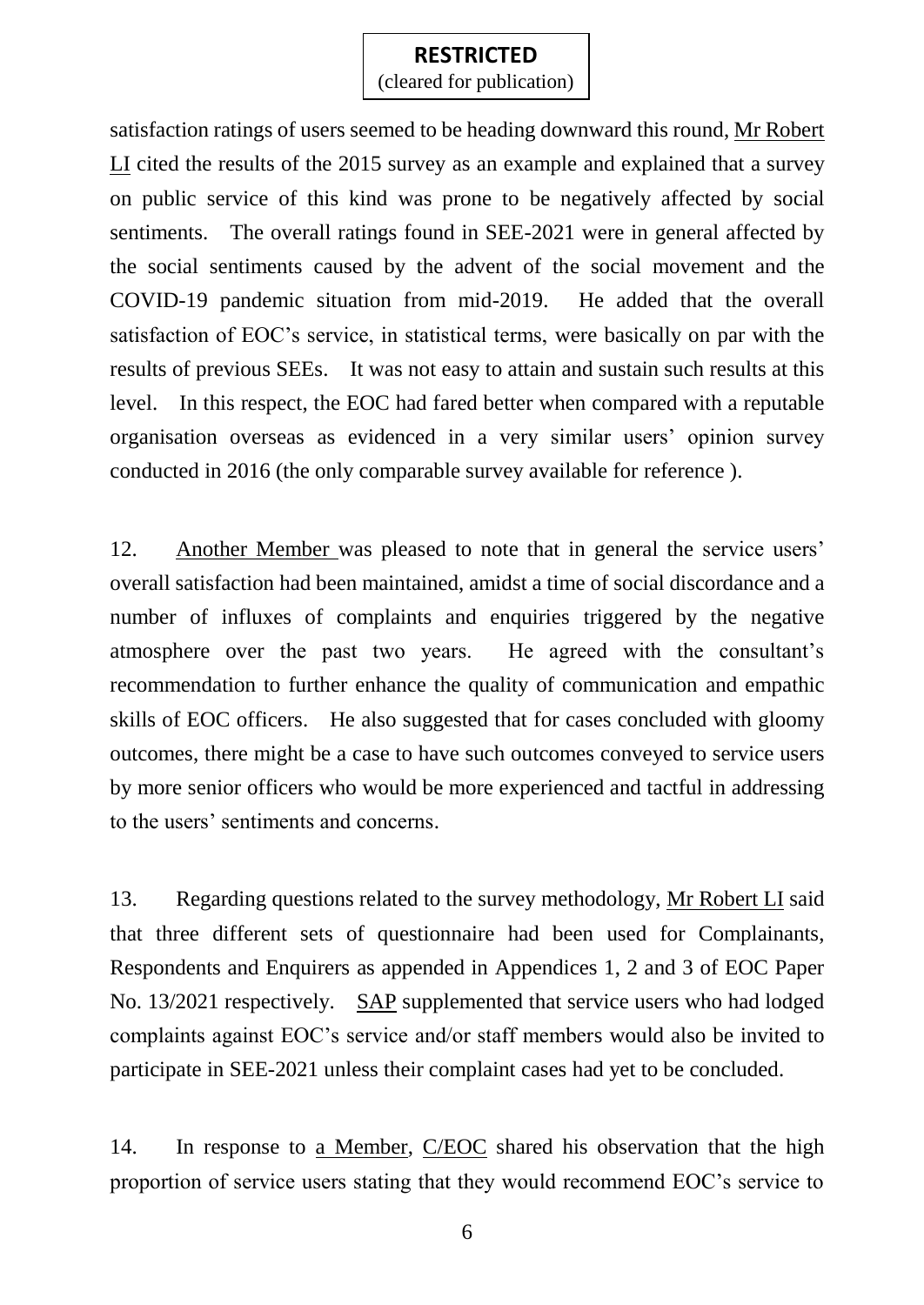(cleared for publication)

other persons was a vivid indication of their trust in the EOC's services.

*(Mr Mohan DATWANI left the meeting at this juncture.)*

15. On the training programmes provided to EOC staff in recent years, Ag C(SHRD) informed the Meeting that a total of ten workshop/training programmes had been conducted since 2017 for enhancing staff members' sensitivity, communication and empathic skills. In total, there were over 315 training attendances in these programmes. From the feedback of the participants and their supervisors, the expected training impact and improvement in skills and knowledge were well noted and largely achieved. In this connection, the number of complaints against the EOC's services and employees had been reducing steadily over the same period and the vast majority of these complaint cases were not substantiated. Members noted that the EOC office would continue to tailormake its staff training programmes in light of the areas recommended in the SEE-2021.

16. On how best the efficiency and effectiveness of EOC's services being assessed in the survey, Mr Robert LI explained that service users' views in this respect had been concretely reflected in their responses to a host of questions posed to them. For instance, complainants had been asked whether they agreed that their discrimination complaints had been acknowledged and addressed within the specified response timeframes pledged under EOC's performance standards, e.g. acknowledgement of receipt of a discrimination complaint in writing within three working days, interviewing a prospective complainant asking for an appointment within five working days, etc.

17. C/EOC thanked Members for their valuable comments and said that the findings of the SEE-2021 had provided a good reference for the EOC to further improve its complaint handling and enquiry services. The EOC would consider taking on board the improvement recommendations as appropriate.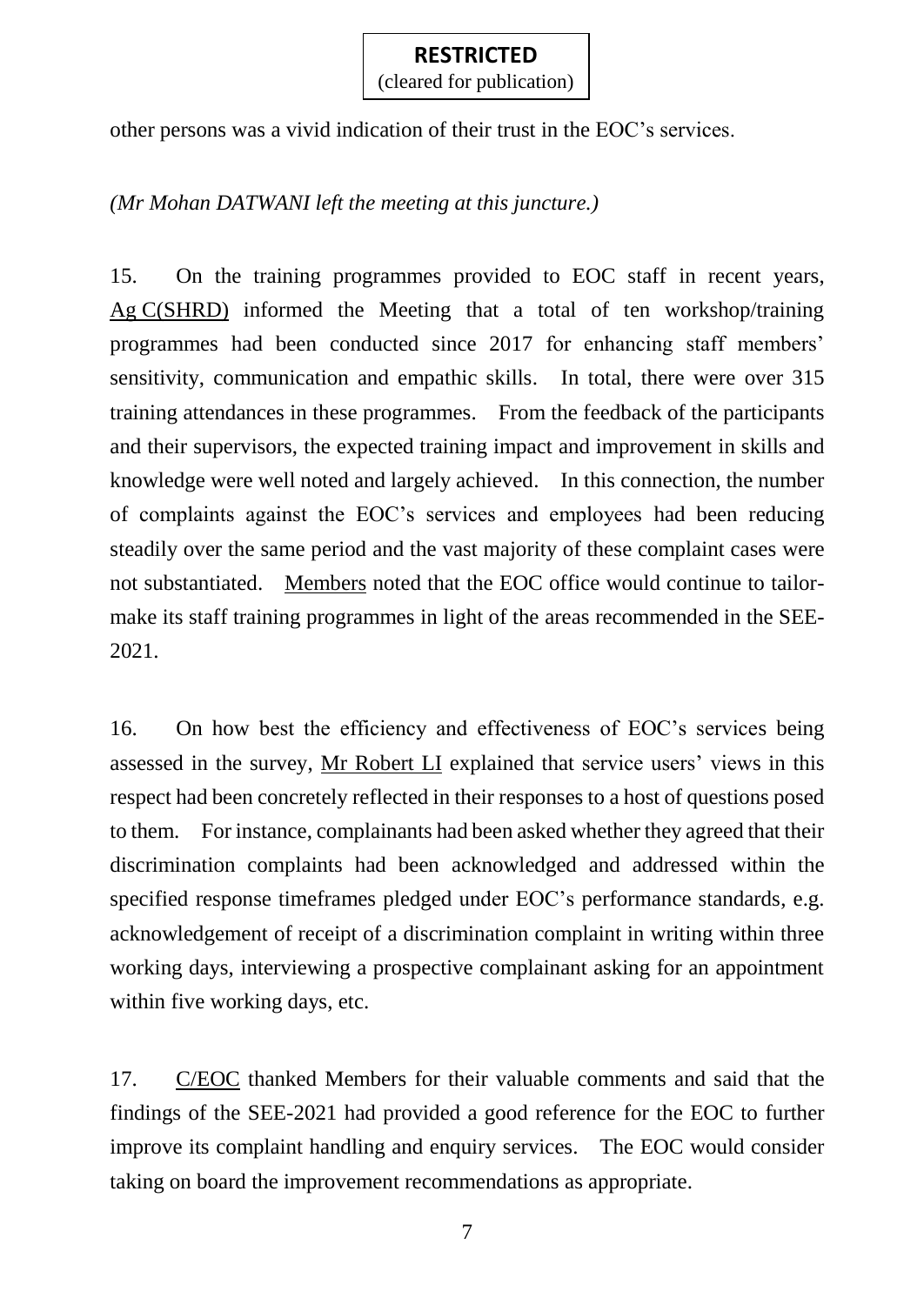*(Mr John KEUNG, Mr Robert LI and Mr AU Sai-man left the meeting at this juncture.)*

## **III. Confirmation of Minutes** (Agenda Item No. 1)

## **Confirmation of Minutes of the 132<sup>nd</sup> Meeting on 16 September 2021**

18. The draft minutes of the 132<sup>nd</sup> EOC Meeting were issued to Members on 15 October 2021. No request for amendment to the minutes was received. Members confirmed the draft minutes issued on 15 October 2021 without amendments.

## **IV. Matters Arising** (Agenda Item No. 2)

19. There were no matters arising from previous meetings that required Members' attention in this meeting.

### **V. New Agenda Items**

# **Final Report on the EOC's 25th Anniversary Programme** (EOC Paper No. 14/2021; Agenda Item No. 4)

20. Members noted the final report on the activities and programmes of the  $25<sup>th</sup>$ anniversary campaign as contained in EOC Paper No. 14/2021.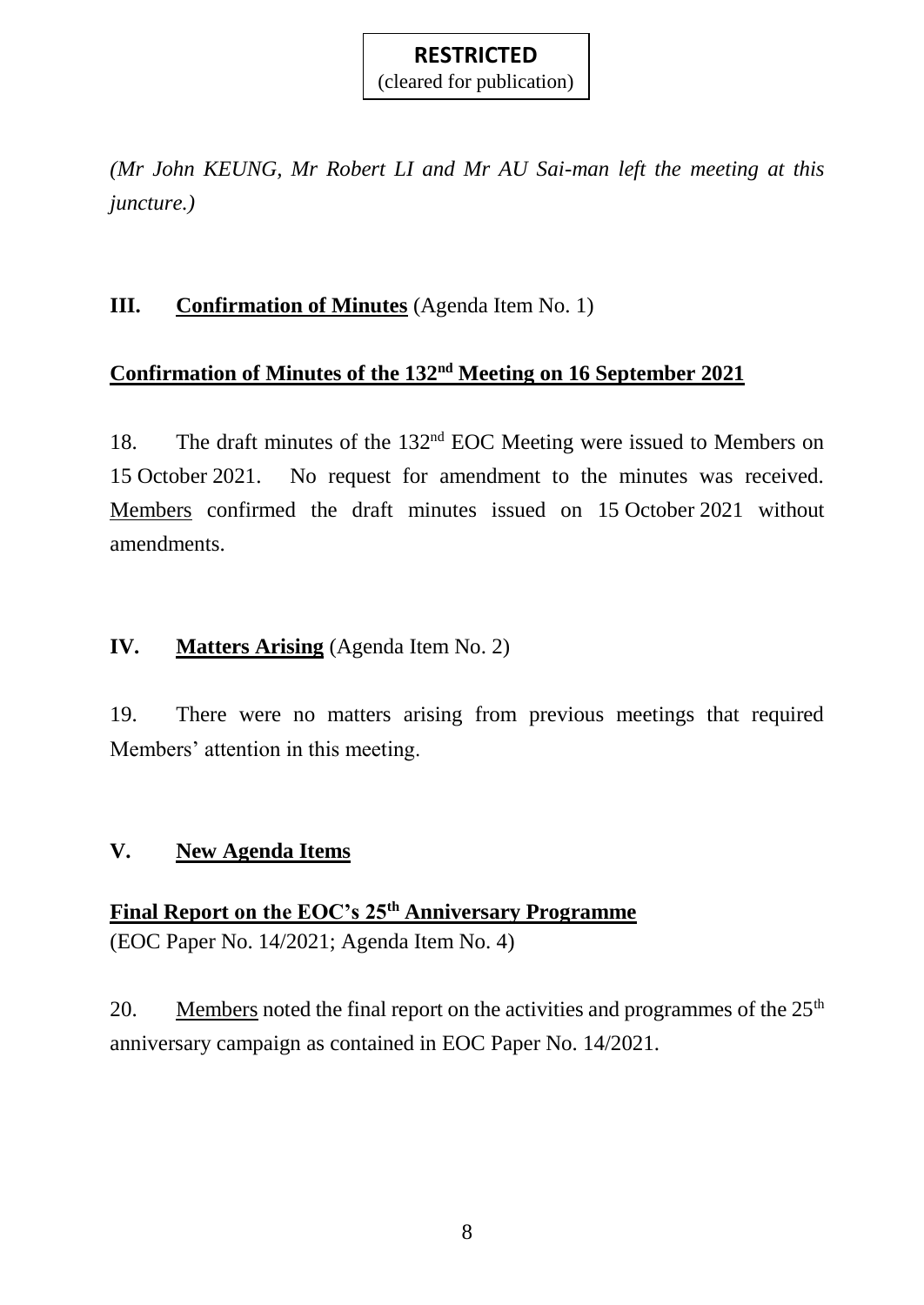(cleared for publication)

### **Chairperson's Quarterly Report**

(EOC Paper No. 15/2021; Agenda Item No. 5)

21. C/EOC highlighted the important work done during the period from September to December 2021 as contained in EOC Paper No. 15/2021.

22. Members noted that a press conference to release the findings of the Equal Opportunities Awareness Survey 2021 had been held on 11 November 2021. The findings of the general public's perception about issues in relation to disability had provided a basis for the Commission to continue to work on accessibility improvements, including through proposing relevant legislative amendments. C/EOC further remarked that there were growing pleadings in the community asking for appropriate measures against the perceived prevalence of age discrimination. In light of the research findings, this could be an area calling for further research efforts to better understand public views on issues related to age discrimination.

23. Members also noted that the Government's vaccination measures were focuses of concern of the general public, such as the requirement for using the LeaveHomeSafe mobile apps to access to all premises regulated under the Prevention & Control of Disease (Requirements & Directions) (Business & Premises) Regulation since early December 2021. Various concerned groups had relayed to the Commission their views and concerns. To facilitate the Government to follow up on the matter, the Commission had taken the initiative to summarise these opinions and refer them to relevant bureaux, including the Food and Health Bureau, the Innovation and Technology Bureau and the Labour and Welfare Bureau. The EOC was glad to receive prompt responses from the Government, giving pertinent information and related technical details to address the concerns at issue, and the coping measures contemplated by the Government, such as providing mobile devices to needy persons to facilitate wider use of the LeaveHomeSafe mobile apps in the community. C/EOC welcomed the Government's swift and positive responses to the EOC on the matter.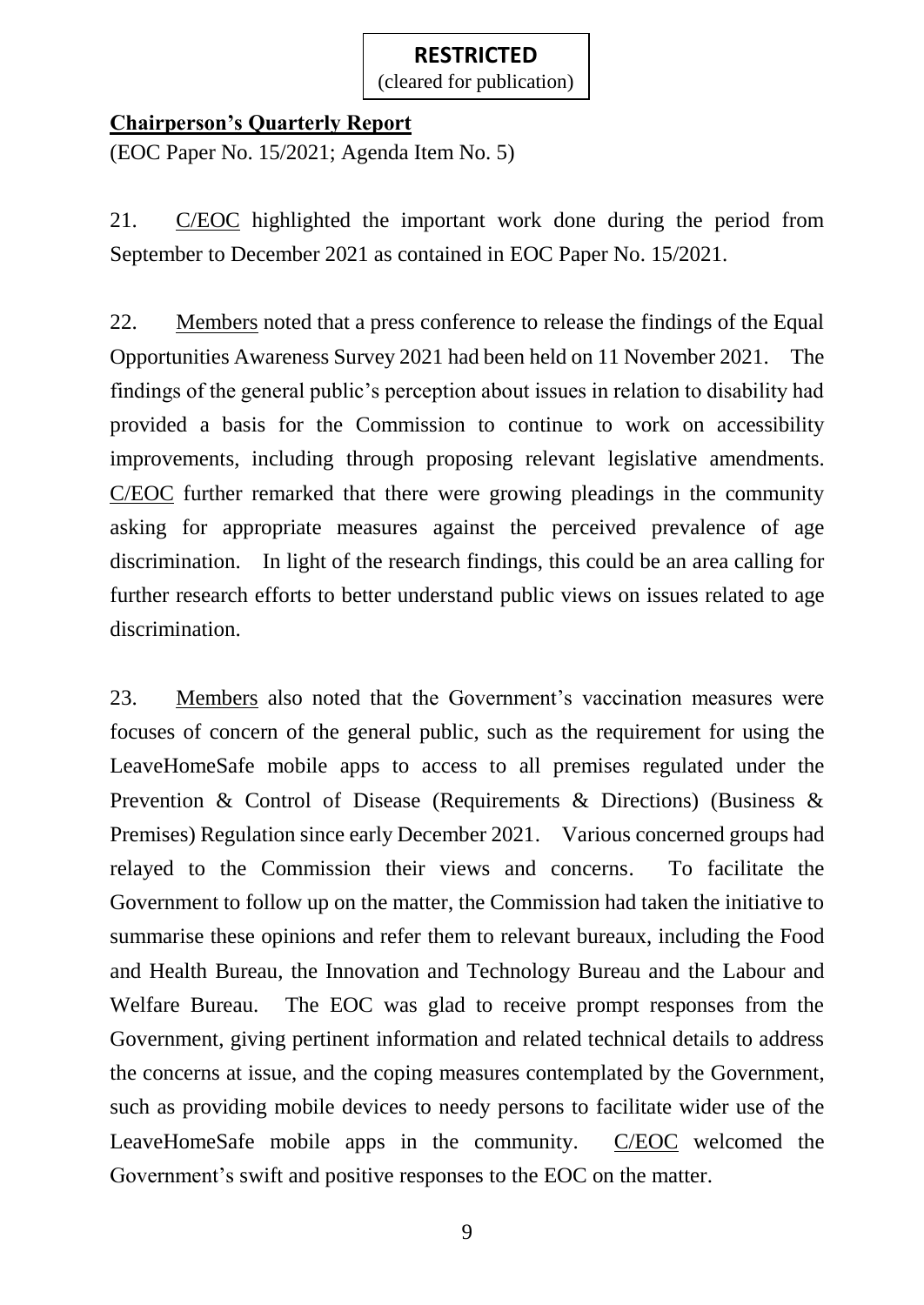(cleared for publication)

24. Members further noted that the Government had responded positively to the EOC's legislative recommendations submitted earlier this year concerning discrimination between Hong Kong Chinese and Mainland Chinese in the Hong Kong context. Also, they were pleased to see that the Government had been endeavoring to come up with a timeframe for introducing new protections on this subject before the end of the current government's term. C/EOC also informed Members that, to take forward the introduction of legal protections against intraracial discrimination, harassment and vilification, he would meet with stakeholders, including relevant non-government organisations, to share with them the proposed legislative amendments.

25. Members noted that ED/O and HPRT had been acting as "Knowledge Partner" in a consultancy project in collaboration with CareER and working on the development of the Disability Inclusion Index (DII) and production of a toolkit for employers in Hong Kong. In recent days, the Racial Diversity & Inclusion Charter for Employers had already hit the 200 signatory milestone.

26. Members noted EOC Paper No. 15/2021.

*(Prof Andy CHIU left the meeting at this juncture.)*

## **Reports of the Legal & Complaints Committee, Community Participation & Publicity Committee, Policy, Research & Training Committee and Administration & Finance Committee**

(EOC Paper No. 16/2021; Agenda Item No. 6)

27. EOC Paper No. 12/2021 presented the important matters raised and decisions made at the four EOC Committee meetings held during the period from October to November 2021.

28. In response to a Member's question about the Labour Tribunal Case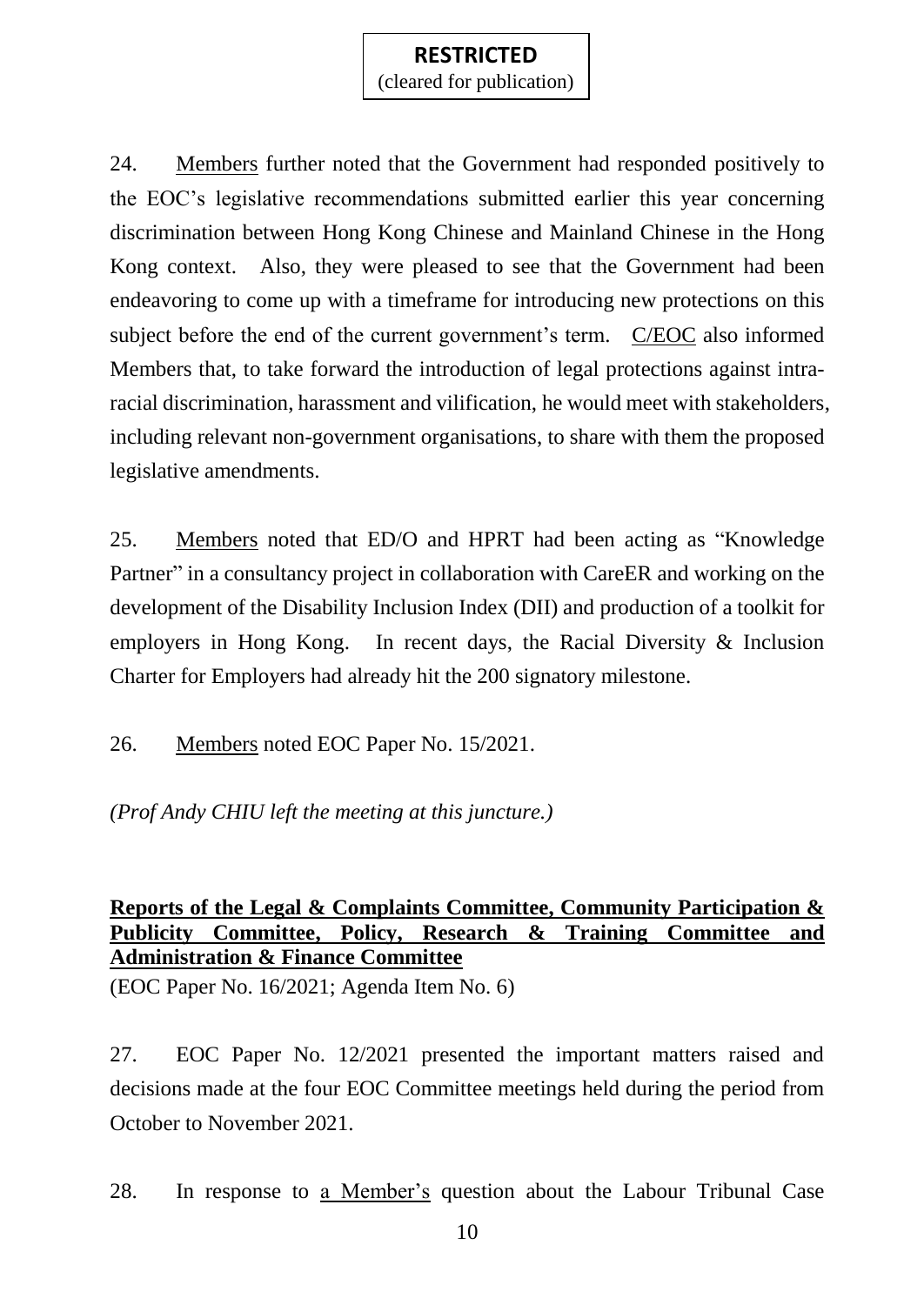(cleared for publication)

(LBTC2371/2018) involved a former EOC employee and the Commission, ED/E informed that the High Court had allowed the EOC's appeal and ordered the Tribunal's awards be set aside and the Claimant to pay the legal costs of the appeal to the EOC. The monetary awards previously paid to the claimant had already been recovered and the EOC was in the process of recovering the legal costs of the appeal from the Claimant.

29. Members noted EOC Paper No. 16/2021.

# **Tentative EOC Meeting Schedule for 2022**

(EOC Paper No. 17/2021; Agenda Item No. 7)

30. Members noted the tentative meeting schedule for 2022 as contained in EOC Paper No. 17/2021.

# **VI. Any Other Business**

# **EOC's Annual Staff Gathering (the Gathering)**

31. DCPS referred to an invitation sent to Members earlier regarding the EOC Annual Staff Gathering at the Arca Hotel (a brand new hotel next to the EOC office building) on 21 January 2022. He informed Members that the Gathering would be in the form of a semi-buffet lunch, with programmes including presentation of long service awards, retirement souvenirs and a lucky draw session. Members noted that the Gathering would be mainly sponsored by senior management of the EOC and the Staff Recreation Fund. DCPS expressed gratitude to Members who had already confirmed to join the Gathering as well as to sponsor prizes for the lucky draw. He welcomed Members, who had yet to respond to the invitation, to join the Gathering if their schedules allowed.